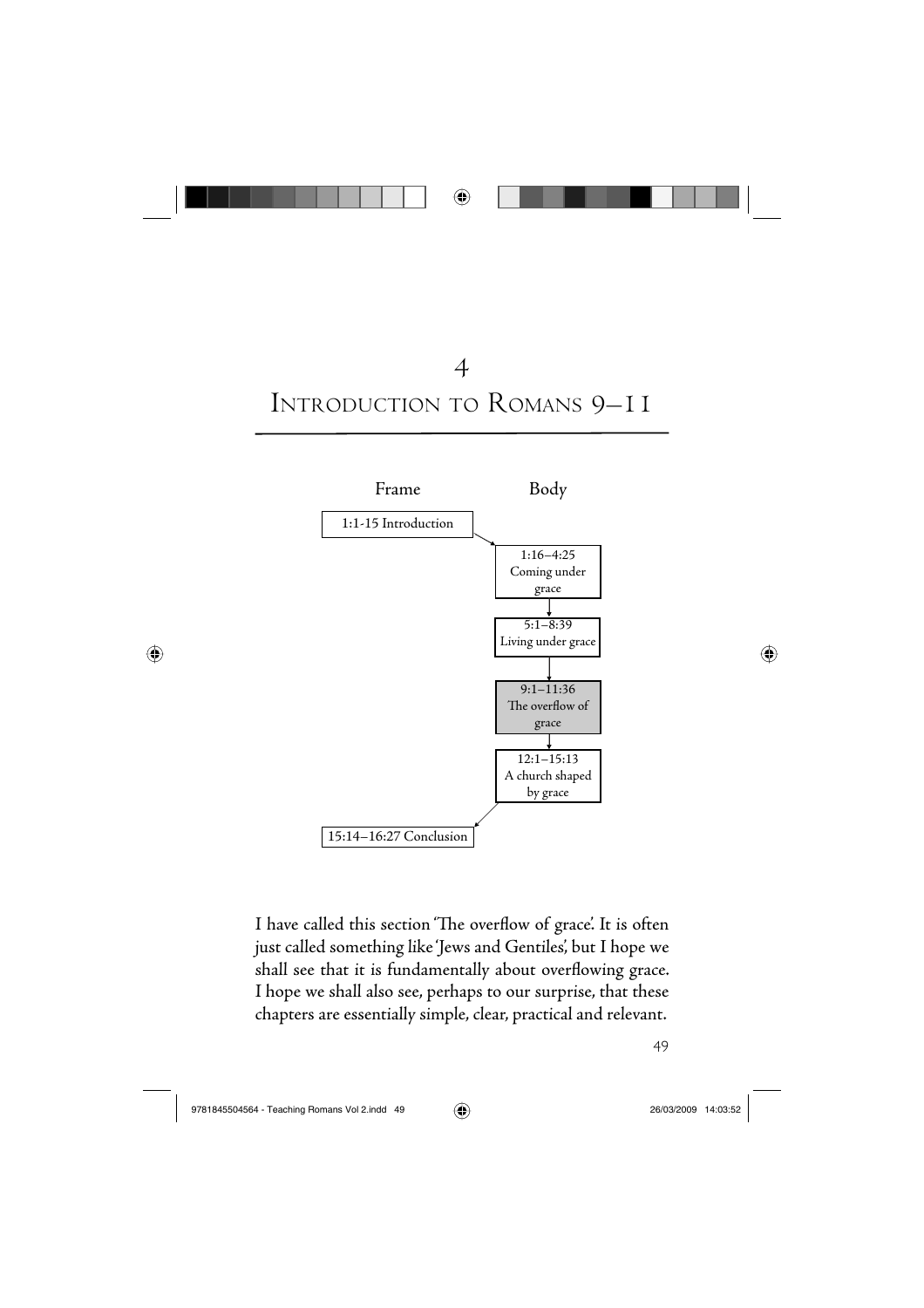#### 50 *Teaching Romans (vol. 2)*

Many Bible teachers avoid Romans 9–11. We teach chapters 1-8, but then we tend to skip to chapter 12. There are at least three reasons for this:

◈

- We worry that it doesn't seem very relevant. It may be 1. that there are few Jewish Christians in our church, and few Jewish unbelievers with whom we have much contact. Added to that we suspect that these chapters relate only to the particular historical situation with Jews and Gentiles in Paul's day, and/or to some end-time ingathering of the Jews. Either way, a section that focuses on the conversion or unbelief of Jewish people doesn't seem to scratch where many of us itch.
- We are anxious about getting entangled in controver-2. sies about Christian Zionism and related questions about the future of the state of Israel and/or the Jewish people, and what Paul means when he says, 'all Israel will be saved' (11:26).
- Chapters 9–11 contain a unique concentration of Old 3. Testament quotations. On average every third verse is a quote. Of all the Old Testament quotes in all Paul's letters, one third are squeezed into these three chapters. This makes it harder for us to take the easy path of skip<sup>p</sup>ing over the quotes, and daunting to think we need to look at each quote in its Old Testament context.

The third of these is easily answered: we must not be lazy! But it is worth saying a word about the other two.

## *1. Are Romans 9–11 relevant?*

On the question of relevance, it is worth asking what lines of application may be drawn from the Jew of Romans. The primary line must be to the Jewish people, since it is

⊕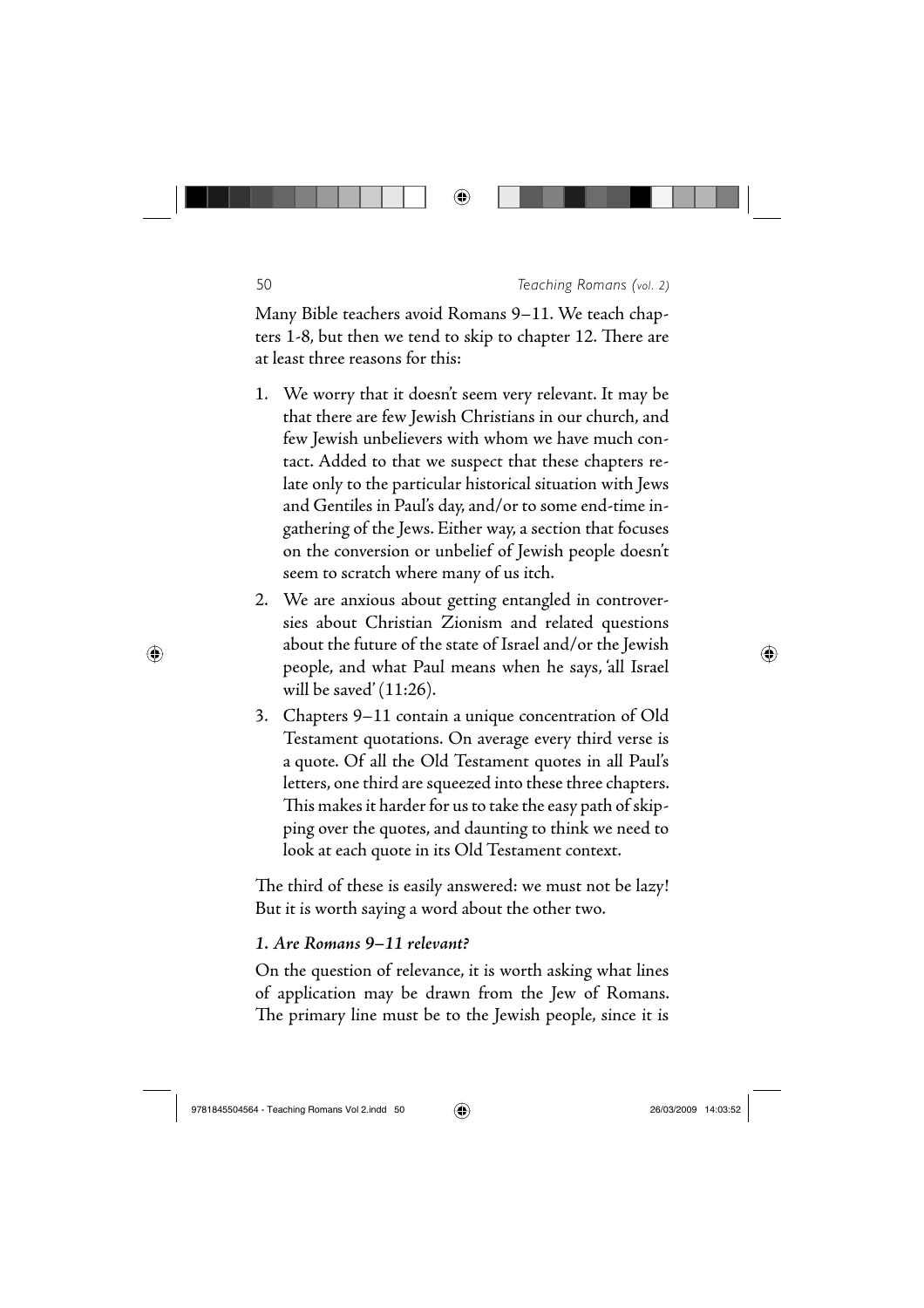### *Introduction to Romans 9–11* 51

the Jewish people who were the original recipients of the privileges Paul describes in 3:2 and 9:4, 5. They are the ones whose ancestor 'according to the flesh' (ethnically) was Abraham (4:1).

◈

However, we ought also to notice the very strong similarities between the Jew of Romans and the religious unbeliever in the Christian church today. In some ways these similarities are stronger than those between the Jew of Romans and a secular and liberal Jewish person today. Paul gives an outline sketch of the 'Jew' of Romans in 2:17-20; 3:2; and 9:4, 5, from which we may notice the following characteristics, each of which is more closely paralleled by the nominal Christian today, than by the secular Jew.

- 1. The 'Jew' is pleased to think that he or she has a relationship with God  $(2:17)$ . The nominal Christian fits this category as well as the religious Jew today.
- 2. The'Jew' knows God's moral standards (2:18a, 20) because they have been entrusted with the very words of God (3:2). In our terms, they have a Bible and have received some instruction in it.
- 3. The 'Jew' approves God's moral standards (2:18b) and is pleased to tell others what is right and what is wrong  $(2:19, 20)$ . They are not at all like the wicked people of 1:32 who approve of wrongdoing.
- 4. The 'Jew' has a religious history and has enjoyed tremendous religious privileges (9:4, 5). While the main meaning must be the ethnic Jew, there are remarkable similarities with the person who, perhaps, has a Christian parent, has belonged to a church for a time, has been baptized. Maybe they go to a well-known church or have rubbed shoulders with well-known Christians.

⊕

⊕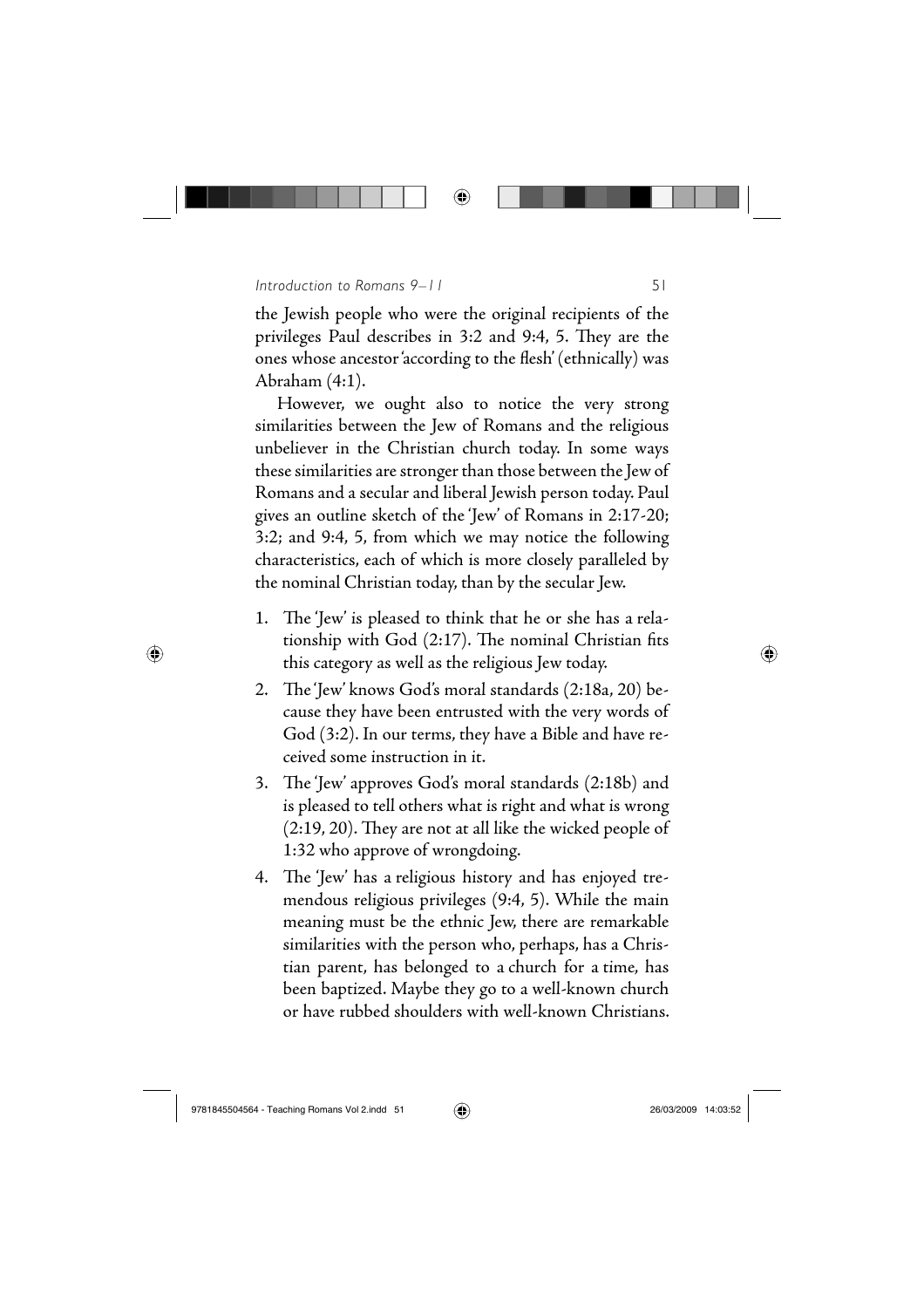52 *Teaching Romans (vol. 2)*

They 'wear the T-shirt'; they have been there and done the Christian thing.

◈

So although the original and primary meaning of these chapters relates to God's purposes for the Jewish people, these defining marks of the 'Jew' of Romans also fit very well with the religious unbeliever in church today, the professing Christian who has departed from grace in some way, or indeed has always been a stranger to grace. There are many like this in our churches. Like the Pharisees of Jesus' day, they are close relatives of the elder brother of Luke 15. Some of them are in pulpits. There is a real danger that one of them may be writing this book. These chapters are not of esoteric interest or marginal concern; they are of very great relevance to every church and each Christian.

#### *2. Must Romans 9–11 be controversial?*

Paul's reaction to the truths he expounds is not to conclude by saying, 'Well, that was a tricky and not very uplifting section; let's get on quickly to chapter 12'; or 'Wasn't that fascinating, all that stuff about the Jews?' No, he closes with an outburst of heartfelt praise at the wonderful wisdom and grace of God (11:33-36). Presumably if we understand these chapters aright, so will we.

This is a litmus test of whether we are reading these chapters aright. If they do not leave us amazed at the wisdom and glory of God, we have misunderstood them. So Romans 9–11 need not be, and ought not to be, controversial. There are puzzles, but we must not allow them to dominate.

# *How do Romans 9–11 fi t into the letter?*

We need to consider the historical context in Rome, the literary context before this section, the character of this

⊕

⊕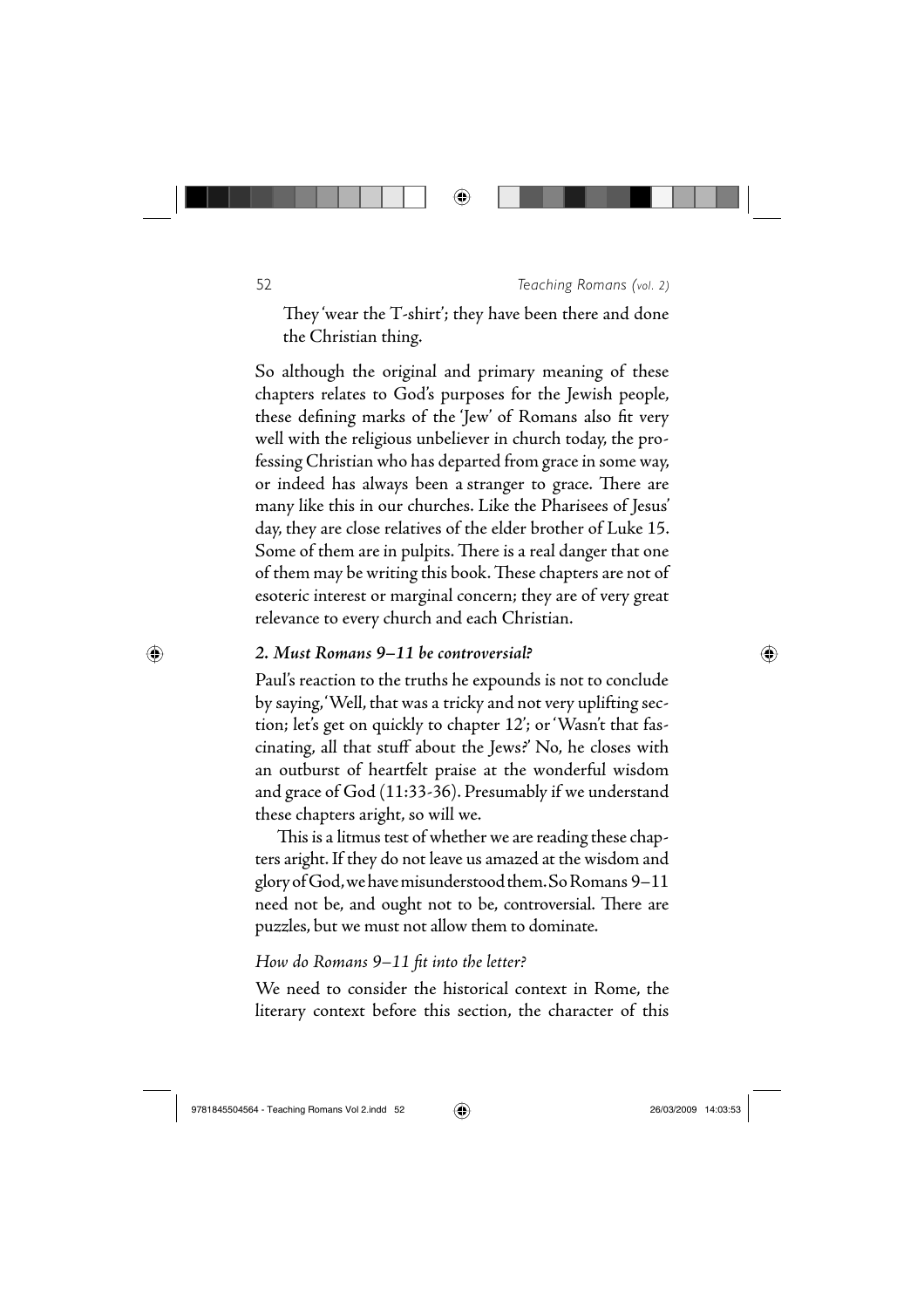*Introduction to Romans 9–11* 53

section itself, and the literary context after the section. I will comment briefly on each.

◈

## *The historical context in Rome*

Most of the substantial Jewish community in Rome did not become believers in Jesus the Messiah. But we have seen (ch. 1) that the church in Rome did contain both Jewish Christians and Gentile Christians, and that Paul's concern for harmony between these is a major theme of the letter (ch. 2). One of the interesting shifts in chapters 9–11 is that Paul explicitly addresses the Gentile Christians (11:13) for the first time, and tells them not to be arrogant  $(11:18, 20, 11)$ 25), just as he has told the Jewish Christians not to boast  $(3:27).$ 

# *What comes before chapters 9–11?*

One of the questions that has exercised Paul in chapters 1–8 is whether God is faithful to his covenant promises. He defends this briefly in 3:3, 4, and returns to it in 4:13-25, where he insists that the promise is 'guaranteed' because it comes entirely by grace (4:16). In some ways, chapters 5–8 can be seen as a sustained proof that the grace of God in Christ guarantees that God will save everyone he has foreknown and predestined (8:28-30). The unbelief of most of Paul's fellow-Jews seems to challenge this assertion. So the big question behind chapters 9–11 is the faithfulness of God to his promises to Abraham.

# The character of chapters  $9-11$

We have already noted the extraordinary density of Old Testament quotations. This follows naturally from Paul's concern to prove that God does what he has promised (i.e. does what the Old Testament says he will do).

 $\bigoplus$ 

⊕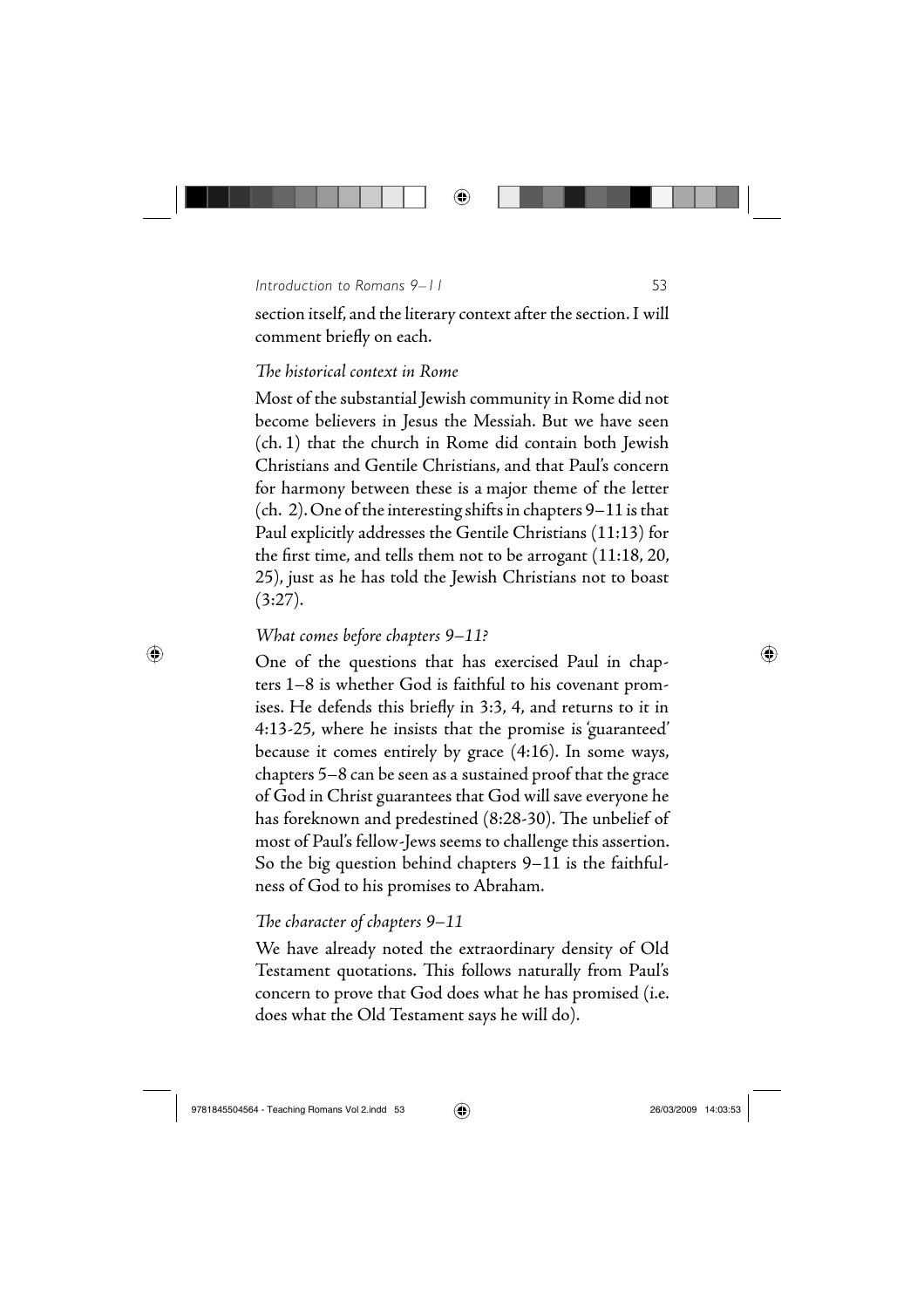

⊕

#### 54 *Teaching Romans (vol. 2)*

Another characteristic of these chapters is that Jesus Christ is referred to simply as 'Christ' (Messiah, a title rather than a name), because Paul's main focus is Jesus' role as the promised Anointed One ('Messiah' in Hebrew, 'Christ' in Greek). The Messiah is central to the chapters. We see this especially in the crucial verses 9:5 (where he is probably called 'God over all'), 10:4 ('Christ is the end of the law'), and 10:17 ('faith comes from hearing the message, and the message is heard through the word of Christ').

### *What comes after chapters 9–11?*

Chapter 12 begins, 'Therefore, brothers, I urge you, in view of God's mercy.... There are two synonymous word groups translated 'mercy/compassion' or 'show mercy/show compassion'. These words do not occur in chapters  $1-8$ but occur a total of eleven times in chapters 9–11 (9:15 – 4 times; 9:16, 18, 23; 11:30, 31 – twice; 11:32). This strongly suggests that the appeal of chapter 12 builds closely on the exposition of God's grace and mercy in chapters 9–11.

## **The structure of Romans 9-11**

At 9:1, with no connecting word, Paul abruptly changes tone from the triumphant assurance of the end of chapter 8 to one of deep grief. This signals the start of a new major section of the letter, which is introduced in 9:1-5. This major section concludes with the magnificent paean of praise in 11:33-36.

In between this introduction and conclusion we may conveniently divide the section into four main parts. First, in 9:6-29, he defends the proposition that the word of God has not failed (9:6). He does this by focusing on the sovereign initiative of God in grace. Next, in 9:30–10:21, he moves (by a rhetorical question in 9:30) to consider what